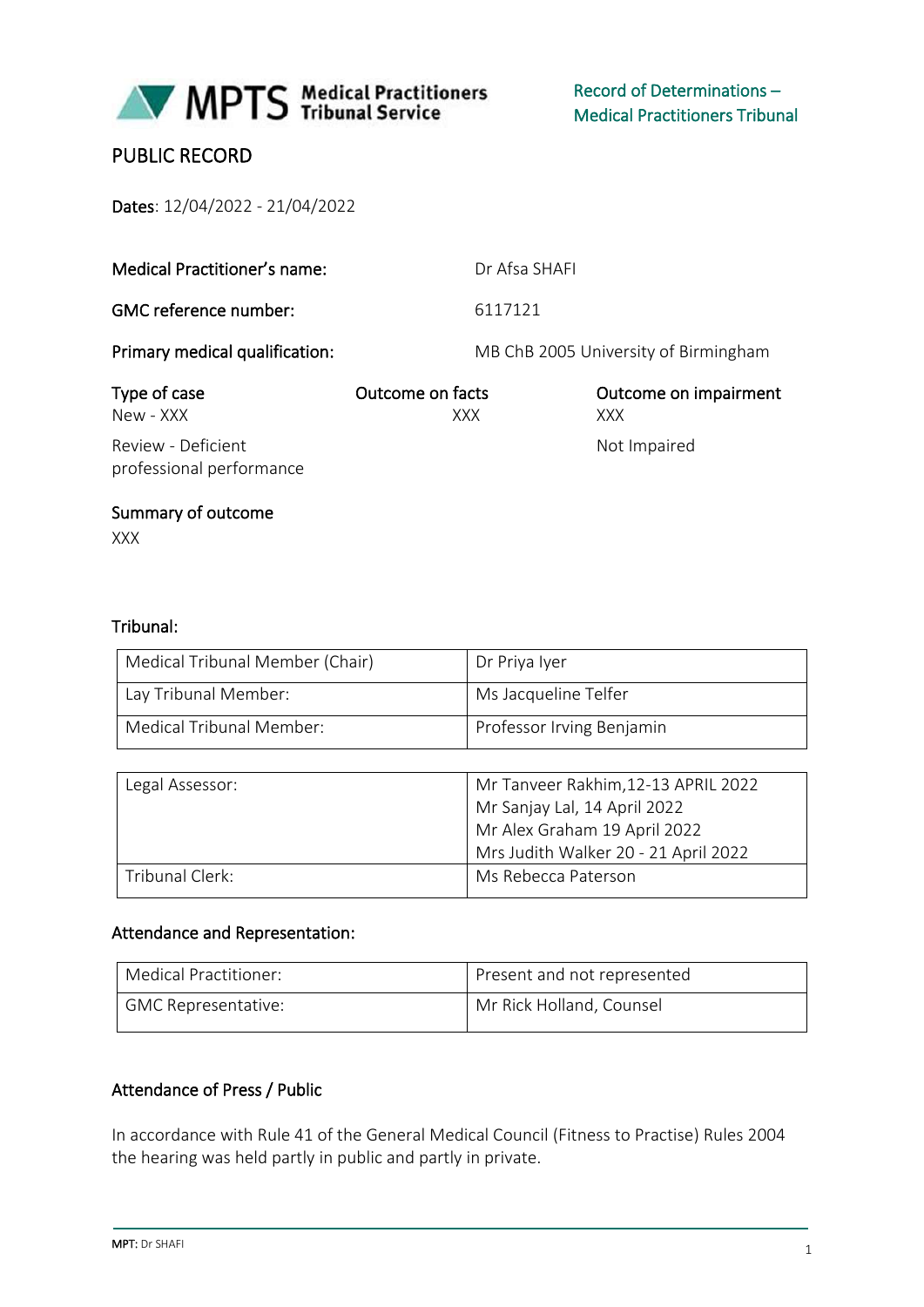# Overarching Objective

Throughout the decision making process the tribunal has borne in mind the statutory overarching objective as set out in s1 Medical Act 1983 (the 1983 Act) to protect, promote and maintain the health, safety and well-being of the public, to promote and maintain public confidence in the medical profession, and to promote and maintain proper professional standards and conduct for members of that profession.

### Determination on Facts - 13/04/2022

XXX

#### Determination on Impairment - 19/04/2022

1. In accordance with Rule 21A(2) the Tribunal will now determine in accordance with Rule 22(1)(f) whether Dr Shafi's fitness to practise is impaired, taking into account the background to the case and to the facts found proved in relation to the new XXX.

2. At the outset of this stage of the proceedings, Mr Holland, on behalf of the GMC, informed the Tribunal that it would also be conducting a review of a previous finding of impairment by reason of deficient professional performance.

### Background

#### The 2016 Tribunal

3. Dr Shafi's case was first heard by a Medical Practitioners Tribunal ('MPT') in April 2016 ('the 2016 Tribunal'). The 2016 Tribunal found Dr Shafi's fitness to practise to be impaired by reason of deficient professional performance whilst employed by Birmingham and Solihull Mental Health NHS Foundation Trust ('the Trust') between 2012 to 2014 as a CT1 core trainee in psychiatry.

4. The 2016 Tribunal found a number of deficiencies in Dr Shafi's performance including inappropriate prescribing, an inability to summarise findings and an inability to draw conclusions in relation to Mental Health Tribunal reports.

5. The 2016 Tribunal also found that in 2014 Dr Shafi fell asleep in meetings, demonstrated inadequate techniques in basic hygiene, preparing for physical examinations and phlebotomy, keeping clinical records and demonstrated poor clinical judgement for her level of training.

6. The 2016 Tribunal further found that Dr Shafi failed to review a patient when requested to do so and failed to understand the risk regarding head injury.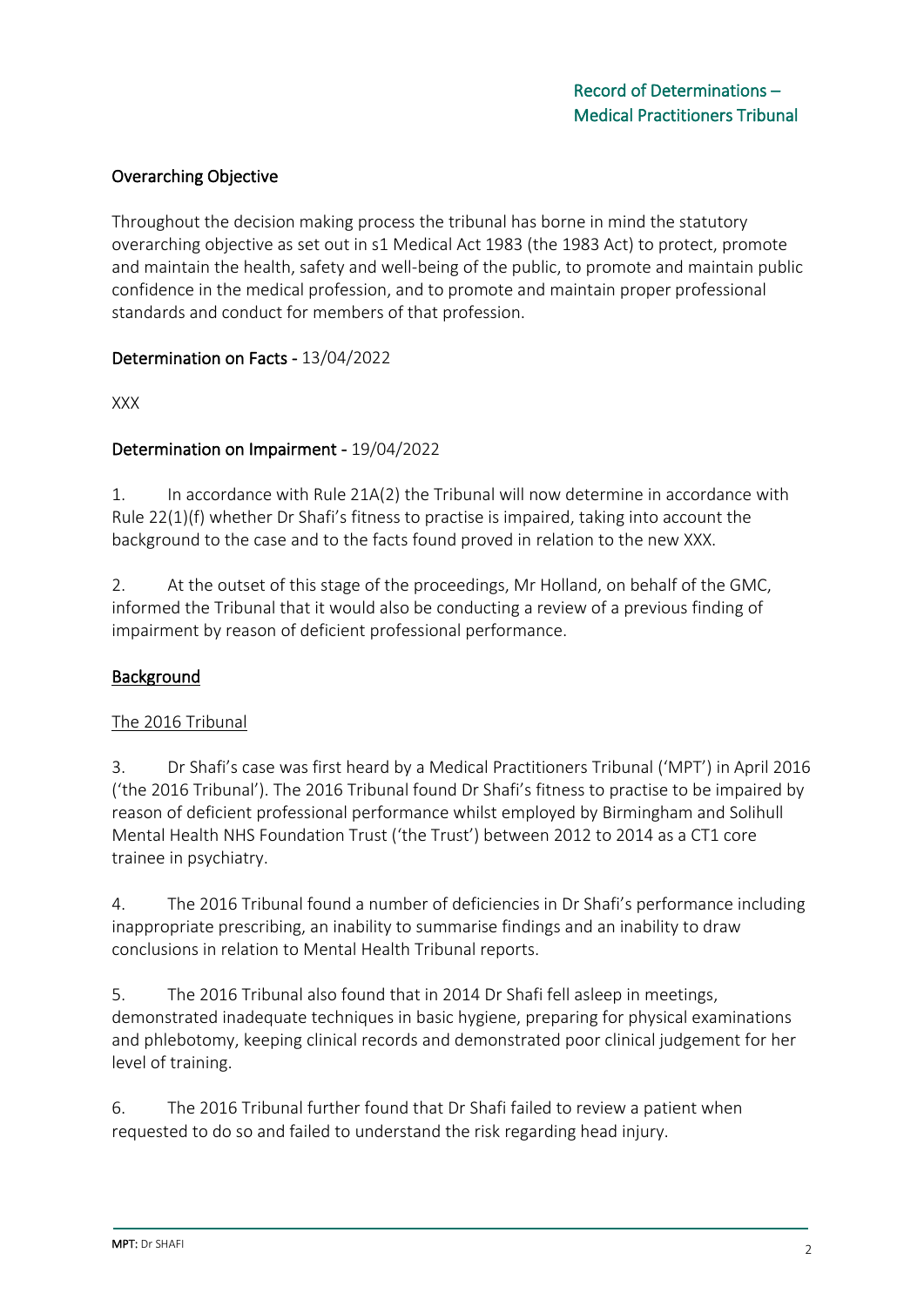7. As a result, the 2016 Tribunal found Dr Shafi's fitness to practise impaired by reason of deficient professional performance and suspended her registration for a period of 12 months. The 2016 Tribunal directed a review of Dr Shafi's case and determined that a reviewing Tribunal would be assisted by the following:

- evidence that she has developed insight into the nature of the deficiencies identified in her practice, as referred to in the Tribunal's determination on impairment, with particular regard to Domains 1, 2 and 3 of Good Medical Practice (2013);
- evidence of a further performance assessment if she is invited to undertake one by the GMC during the period of her suspension;
- evidence that she has kept her skills and knowledge up to date through continuing professional development activities by her attendance at appropriate, accredited, structured training courses, reading and online learning, together with detailed and structured reflections;
- evidence of her commitment and engagement with the review process;
- any other evidence which she thinks may assist the reviewing Tribunal.

### The 2017 Tribunal

8. Dr Shafi's case was reviewed in 2017 ('the 2017 Tribunal'). That Tribunal noted that an assessment of Dr Shafi's performance was undertaken in February 2017 and it was provided with a copy of a Performance Assessment report dated 27 March 2017. Of the eight categories assessed, Dr Shafi's performance was found to be unacceptable in the following five categories: Maintaining Professional Performance, Assessment, Clinical Management, Relationships with Patients, and Working with Colleagues. In the category of Record Keeping, Dr Shafi's performance was assessed as being a cause for concern.

9. The 2017 Tribunal found that Dr Shafi's fitness to practise remained impaired by reason of deficient professional performance and imposed a further suspension for 12 months. The 2017 Tribunal considered that this period of time would allow Dr Shafi time to address the serious concerns identified by the 2016 Tribunal and further develop her insight and take action to demonstrate that she had the commitment, drive and capacity to respond to training.

### The 2018 Tribunal

10. Dr Shafi's case was next reviewed in 2018 ('the 2018 Tribunal'). The 2018 Tribunal noted that Dr Shafi had engaged with the GMC more than she had previously and had gained further insight. She had also made further progress towards remediating the deficiencies identified in her performance. However, the 2018 Tribunal considered that Dr Shafi's performance remained deficient in a wide range of areas and it considered that until these were fully remediated there remained a risk of repetition and a risk to patients. The 2018 Tribunal therefore determined that Dr Shafi's fitness to practise remained impaired by reason of deficient professional performance.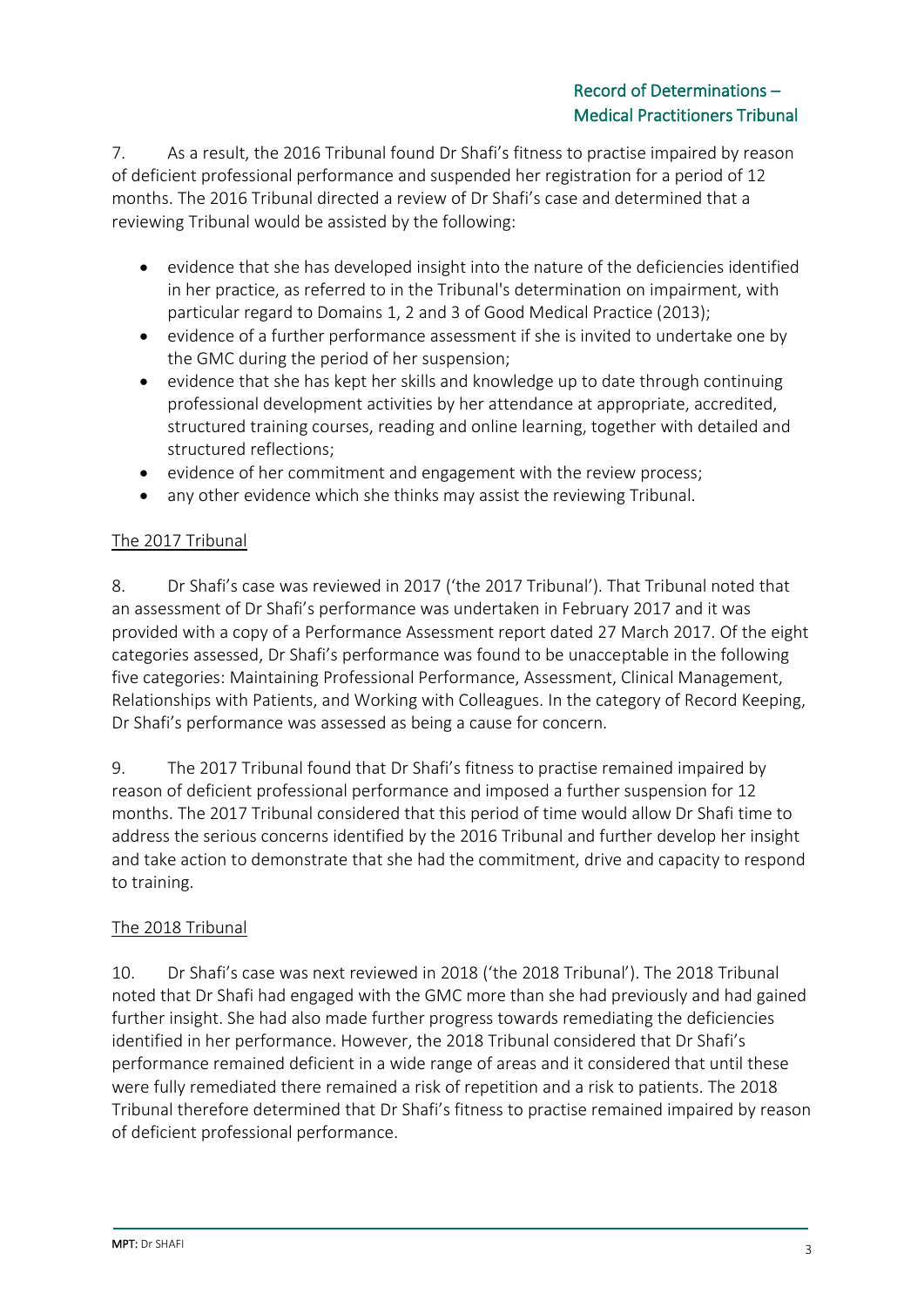11. With regard to sanction, the 2018 Tribunal determined to impose conditions on Dr Shafi's registration for a period of eighteen months. It considered that this would provide Dr Shafi with an opportunity to develop her clinical skills whilst guarding against any risk to patients. The conditions included a provision that Dr Shafi should be directly supervised by a clinical supervisor and that she should undertake a further performance assessment.

12. The 2018 Tribunal determined to direct a review of Dr Shafi's case and set out the evidence that a reviewing Tribunal would be assisted by:

- A report from Dr Shafi's clinical supervisor and educational supervisor;
- An updated PDP produced in conjunction with Dr Shafi's clinical supervisor and educational supervisor;
- Evidence that Dr Shafi has kept her skills and knowledge up to date through Continuing Professional Development activities by her attendance at appropriate, accredited, structured training courses, reading and online learning, together with detailed and structured reflections;
- Evidence to demonstrate to a reviewing Tribunal that Dr Shafi has satisfactorily addressed the deficiencies outlined in the findings of the Performance Assessment; and
- Any other evidence which Dr Shafi considered may assist the reviewing Tribunal.

### The February 2020 Tribunal

13. On 7 February 2020 Dr Shafi's case was reviewed by an MPT Tribunal ('the February 2020 Tribunal). Dr Shafi was represented by XXX, Dr D, at this hearing.

14. At this hearing Dr Shafi failed to provide any of the information requested by the previous Tribunal. During the course of the hearing, the February 2020 Tribunal was presented with new material provided by Dr Shafi which included two letters, written by a XXX.

### 15. XXX.

16. On the basis of the two letters presented, Dr D invited the February 2020 Tribunal to find impairment on the basis of XXX as opposed to deficient professional performance.

17. In response, Mr Donoghue, on behalf of the GMC, submitted that this was not a power which was open to a reviewing Tribunal as it should not go behind the decision of a previous Tribunal. XXX. Mr Donoghue stated that if the Tribunal had concerns with regard to the new evidence presented by Dr Shafi it could adjourn the hearing and request the GMC to take account of the new evidence regarding XXX. He stated that any new findings would then be considered at a future hearing. As a result, Dr D made an application for an adjournment on the basis set out by Mr Donoghue.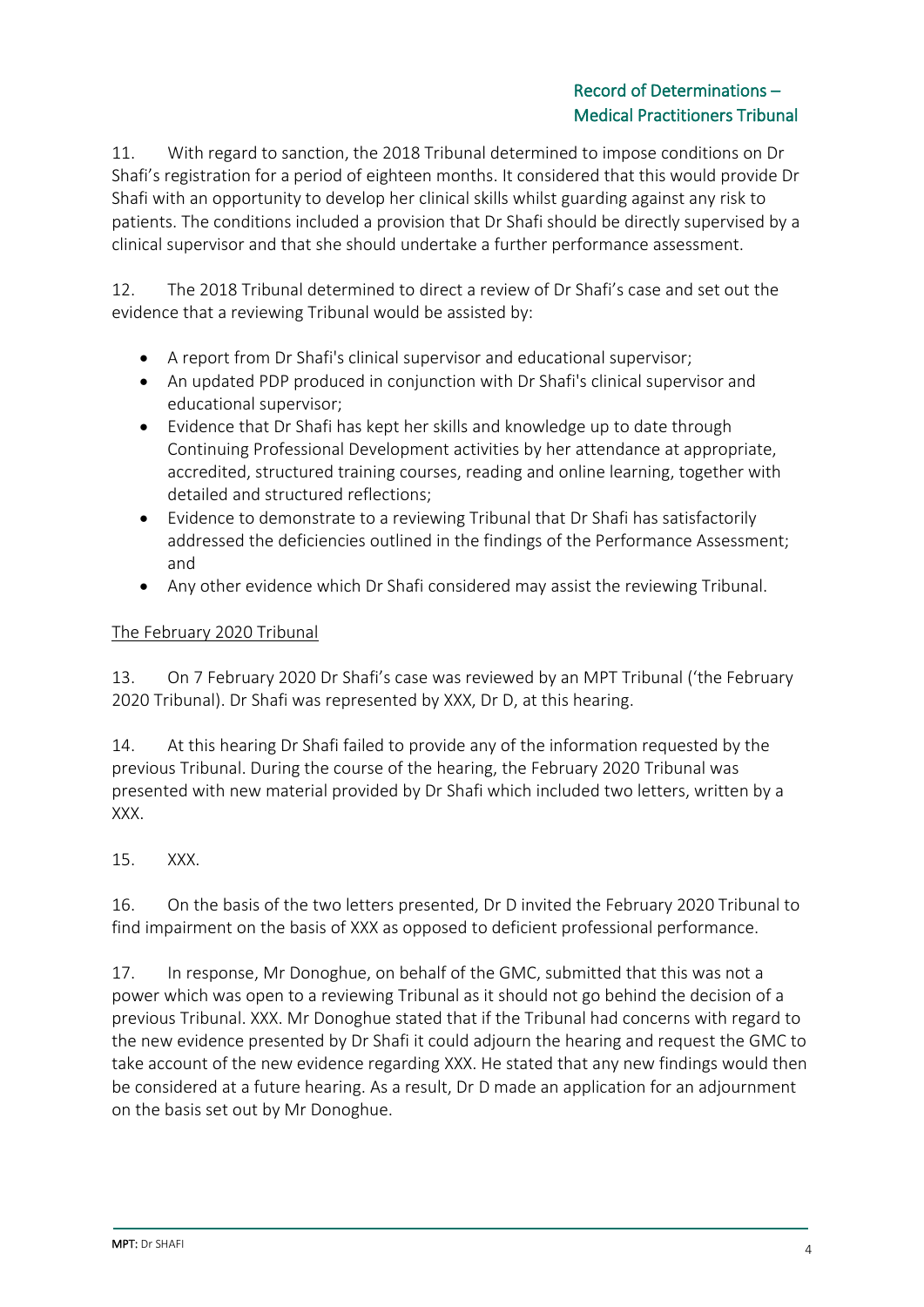18. The February 2020 Tribunal determined to adjourn the hearing for six months and reminded Dr Shafi of the material she should provide to assist the reviewing Tribunal.

### The August 2020 Tribunal

19. At the outset of Dr Shafi's hearing in August 2020, ('the August 2020 Tribunal'), Mr Donoghue, Counsel for the GMC, made an application to adjourn the hearing. He stated that Dr Shafi's hearing in February 2020 had adjourned to allow the GMC time to investigate XXX, but its investigations had not yet concluded.

20. Mr Donoghue submitted that Dr Shafi had not provided any of the evidence requested by the previous Tribunals. He stated that Dr Shafi had not worked since 2013, save for a short clinical attachment in 2018, and apart from that and her attendance on some courses, Dr Shafi had provided none of the other evidence requested of her.

21. Mr Donoghue submitted that in the interest of fairness the proceedings should adjourn for a period of six months so that the GMC could conclude its investigations XXX.

22. Mr Donoghue assured the Tribunal that the GMC was confident that an adjournment of six months would allow time for XXX the GMC to conclude its investigation and decide whether Allegations based on XXX should be taken forward.

23. In all the circumstances the August 2020 Tribunal determined that, in light of the limited information before it, it would risk unfairness to Dr Shafi if it continued with the hearing. The August 2020 Tribunal therefore determined to adjourn the proceedings for a period of six months.

24. The August 2020 Tribunal directed Dr Shafi to provide a statement to the GMC by 3 September 2020 setting out her training since she left school as well as her plans for work in the future. It directed that a Tribunal reviewing Dr Shafi's case would be assisted if she provided the documents already requested by previous Tribunals together with an updated statement from Dr Shafi, XXX, which she will have received.

### The February 2021 Tribunal

25. Dr Shafi's case was next reviewed on 5 February 2021. At the outset of proceedings Mr Peter Byrne, Counsel, on behalf of the GMC made an application to adjourn the hearing for a period of six months.

### 26. XXX

27. Mr Byrne reminded the Tribunal that, save for a short clinical attachment in May 2018, Dr Shafi had not worked since 2013 and although she had attended some courses, Dr Shafi had yet to provide the evidence requested by previous Tribunals. Mr Byrne submitted that without this evidence it would not be possible for the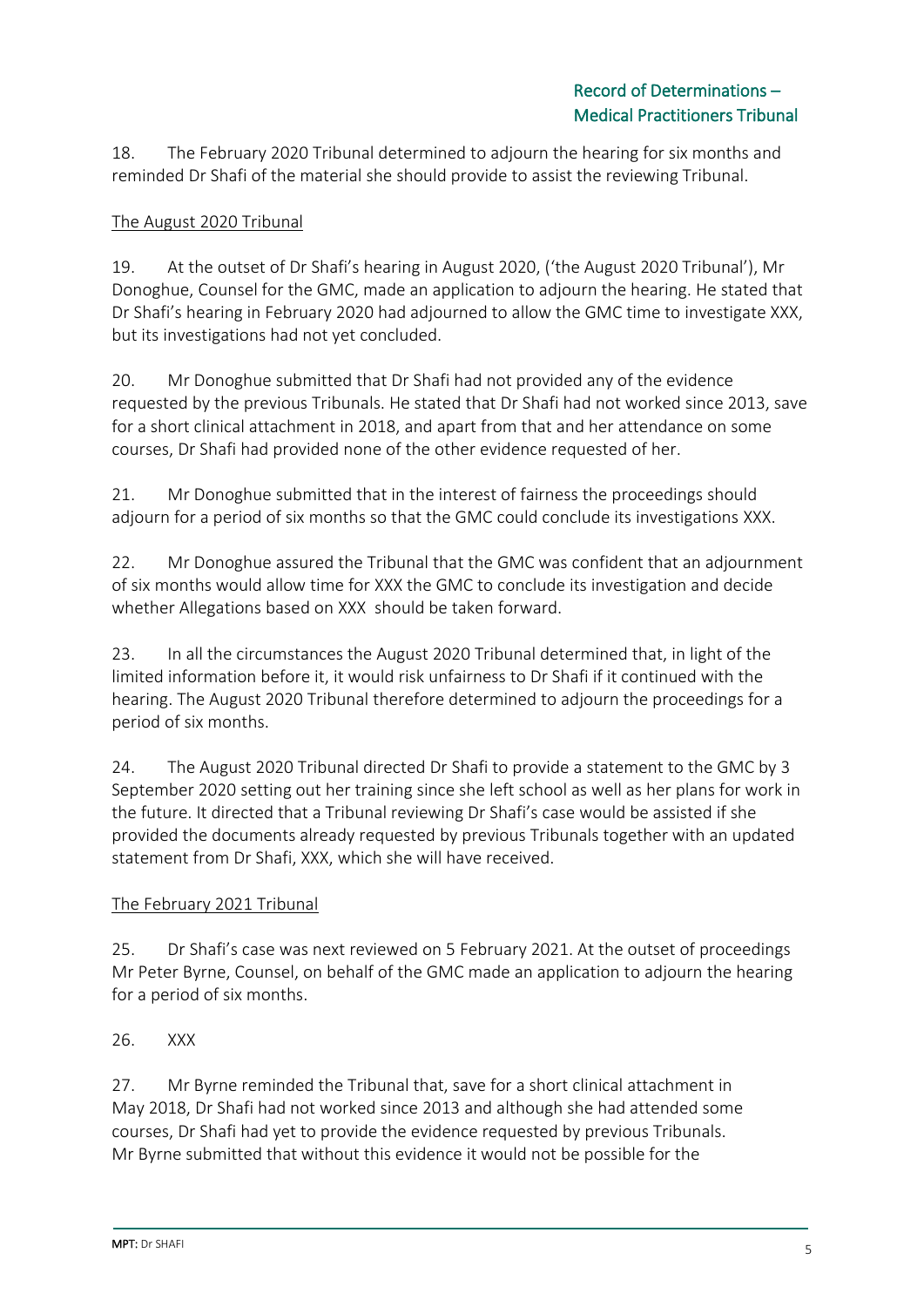Tribunal to assess Dr Shafi's fitness to practise.

28. Mr Byrne invited the Tribunal to grant a further adjournment for a period of six months to allow time for the GMC to conclude its investigation.

29. Dr Shafi supported the application and stated that she would use the time to collate the information she intended to present to the next Tribunal.

30. The Tribunal concluded that in the absence of information regarding Dr Shafi's XXX and without the evidence from Dr Shafi, it would not be possible to properly assess the matter of impairment. The Tribunal considered the importance of striking a balance between fairness to Dr Shafi and the public interest and considered that proceeding without such evidence would risk causing unfairness to Dr Shafi. In all the circumstances the Tribunal determined to adjourn the hearing for a further six months to allow the GMC to conclude its investigation.

31. After hearing submissions from parties, the Tribunal determined to extend the order of conditions imposed on Dr Shafi's registration for a period of six months. The Tribunal also took the opportunity to remind Dr Shafi of the documentation likely to assist a reviewing Tribunal at her next MPT review hearing.

#### The August 2021 Tribunal

32. Ms Renton, on behalf of the GMC, informed the Tribunal of the current situation XXX.

33. XXX Ms Renton stated that the GMC had spoken with Dr Shafi and advised her that the intention was to apply for an adjournment of the proceedings for a period of 9 months.

34. Ms Renton submitted that at this stage there remained the original issue of deficient professional performance and the potential issue regarding XXX. Ms Renton submitted that it would not be possible for the Tribunal on that day to review the question of current impairment as information was missing XXX.

35. Dr Shafi did not oppose Ms Renton's application for an adjournment.

36. The Tribunal considered that evidence in relation to XXX was pertinent to any decision on her fitness to practise and that it would not be possible to properly assess the issue of current impairment at the proceedings without that XXX information. In addition, the Tribunal considered that proceeding without such evidence would risk causing unfairness to Dr Shafi. The Tribunal determined that in the absence of XXX it should not go against the decision of previous Tribunals and consider impairment of Dr Shafi's fitness to practise.

37. In the circumstances the Tribunal determined to adjourn the hearing for a period of nine months under Rule 29(2), to allow the GMC to conclude its investigation.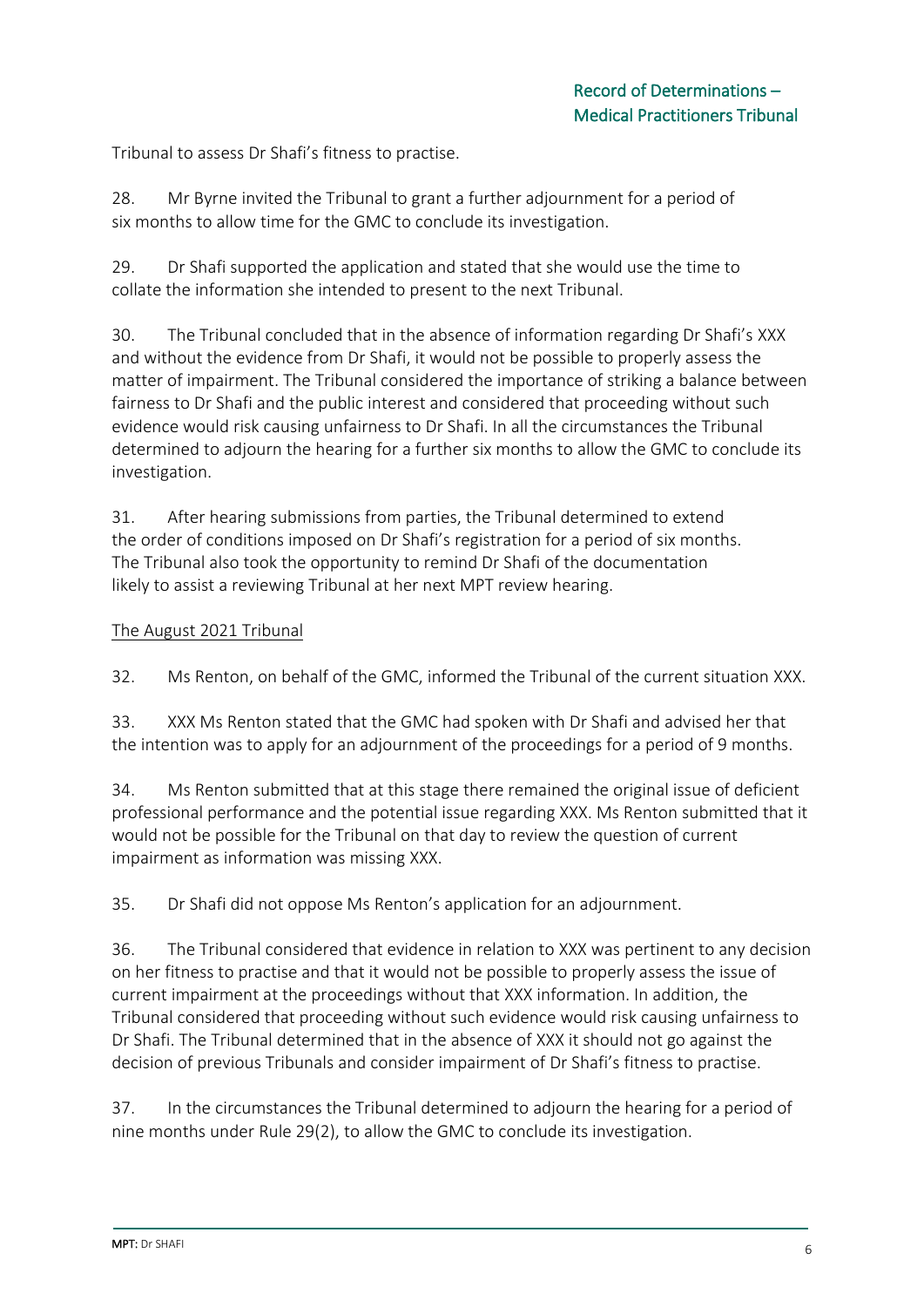# Record of Determinations – Medical Practitioners Tribunal

38. The Tribunal considered the length of time that Dr Shafi had been out of clinical practice and determined that the order of conditions as currently drafted struck the proportionate balance between fairness to Dr Shafi and protection of the public. It therefore extended the existing conditions for a further nine months.

39. The Tribunal reminded Dr Shafi of the documentation which was likely to assist the Tribunal at her next MPT hearing:

- A report from Dr Shafi's clinical supervisor and educational supervisor;
- An updated PDP produced in conjunction with Dr Shafi's clinical supervisor and educational supervisor;
- Evidence that Dr Shafi has kept her skills and knowledge up to date through Continuing Professional Development activities by her attendance at appropriate, accredited, structured training courses, reading and online learning, together with detailed and structured reflections;
- Evidence to demonstrate to a reviewing Tribunal that Dr Shafi has satisfactorily addressed the deficiencies outlined in the findings of the performance assessment;
- An updated statement from Dr Shafi, recording her responses to the three assessments, which she will have received;
- A statement to her GMC contact setting out her medical history of training since she left school together with her plans for work in the future. The statement should have attached to it Dr Shafi's CV;
- Any other evidence which Dr Shafi considers may assist the reviewing Tribunal.

### The Present Hearing

### The Evidence

40. The Tribunal has taken into account all the evidence received during the facts stage of the hearing, both oral and documentary. In addition, the Tribunal received further evidence as follows.

41. Dr Shafi gave oral evidence at the hearing.

42. The Tribunal also received documentary evidence which included but was not limited to:

- Previous Tribunal determinations, dated between April 2016 and August 2021;
- Performance Assessment, dated 27 March 2017;
- Letter relating to insurance, dated 21 August 2018;
- $\bullet$  XXX;
- Blank certificate of readiness to enter specialty training, dated 2020;
- Blank CREST 2020 Dean's supporting declaration;
- Screenshot of online application for medical post;
- Copy of CPD certificate;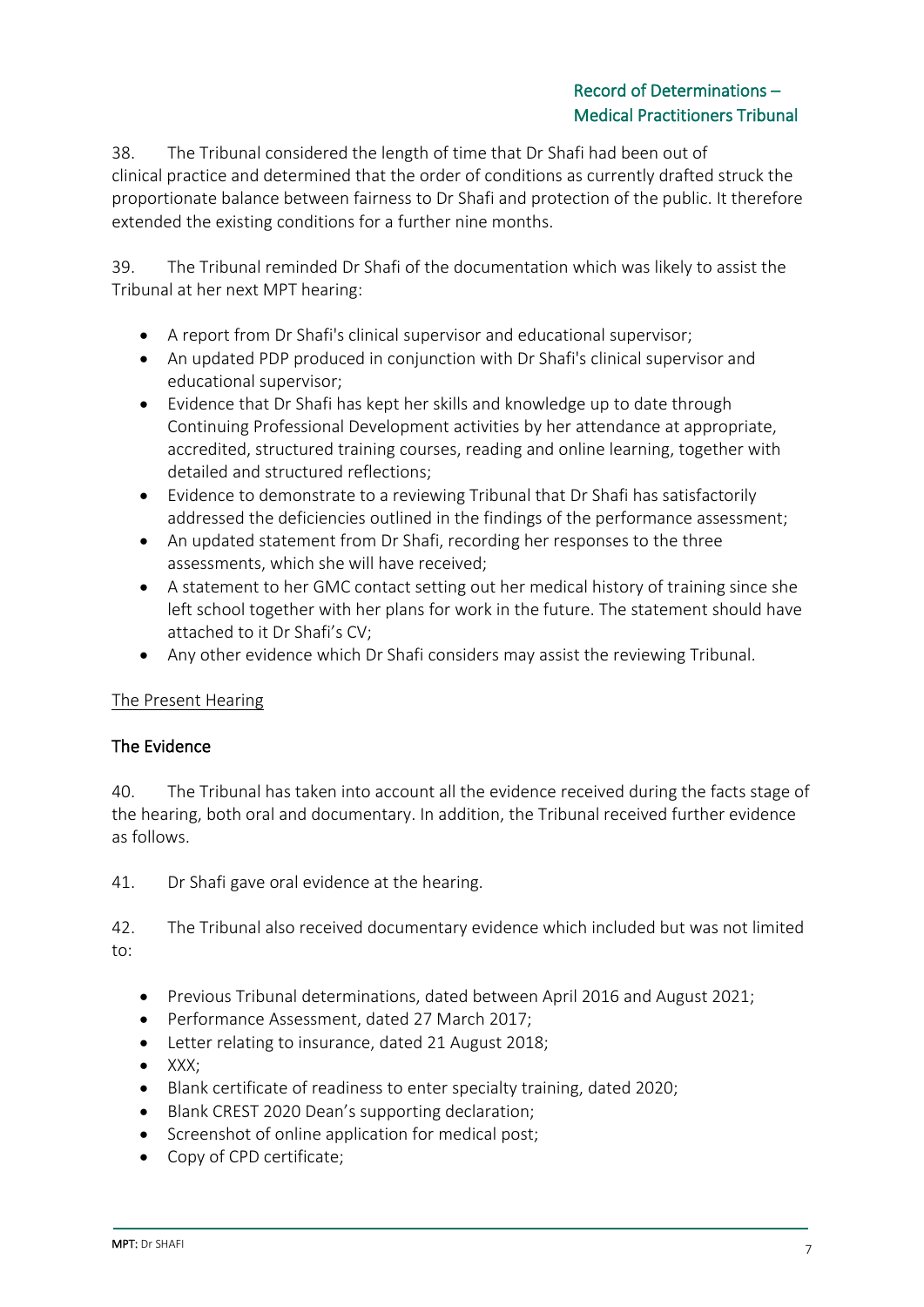- Email from Dr Shafi to the GMC enclosing Curriculum Vitae, dated 3 September 2020;
- Various records of correspondence between Dr Shafi and the GMC, dated between October 2018 and November 2020.

### Submissions

#### GMC Submissions

43. On behalf of the GMC, Mr Holland submitted that there was clear evidence that would enable the Tribunal to find that Dr Shafi's fitness to practise was currently impaired by reason of XXX. He submitted that the extent to which Dr Shafi's XXX contributed to the previous findings of deficient professional performance was entirely a matter for the Tribunal.

44. Mr Holland referred the Tribunal to various pieces of documentary evidence before it. He submitted that the evidence demonstrated some linkage between Dr Shafi's XXX and her conduct from which deficient professional performance was found. However, he submitted that there was no particular piece of evidence that categorically stated that XXX was the root cause of Dr Shafi's deficient professional performance between 2012 and 2014.

45. In relation to impairment, Mr Holland submitted that it was inescapable that XXX was a very significant feature which was going to be a source of difficulty so far as Dr Shafi was concerned if she aspired to resume full time training. XXX

46. Mr Holland addressed the Tribunal on paragraph XXX of Good Medical Practice ('GMP'). He submitted that it was not until 7 February 2020 that the GMC became aware that it was being put forward that deficient performance was attributable to Dr Shafi's difficulties with XXX. Mr Holland noted that Dr Shafi was not working at the time of the disclosure and that there had been no breach of this paragraph in letter and in spirit.

47. Addressing Domain 1 of GMP, Mr Holland submitted that the only work that had undertaken since 2014 was limited teaching work.

### Dr Shafi's Evidence

48. In her submissions on impairment, Dr Shafi referred the Tribunal to the oral evidence she had given at this stage.

### 49. XXX

50. Dr Shafi told the Tribunal that when she reflected on her time during training in psychiatry, she recognised that she was struggling. She stated that she had tried her best not to make any mistakes but that she did not know she was XXX at that time and that she was too embarrassed to go and speak to a senior colleague.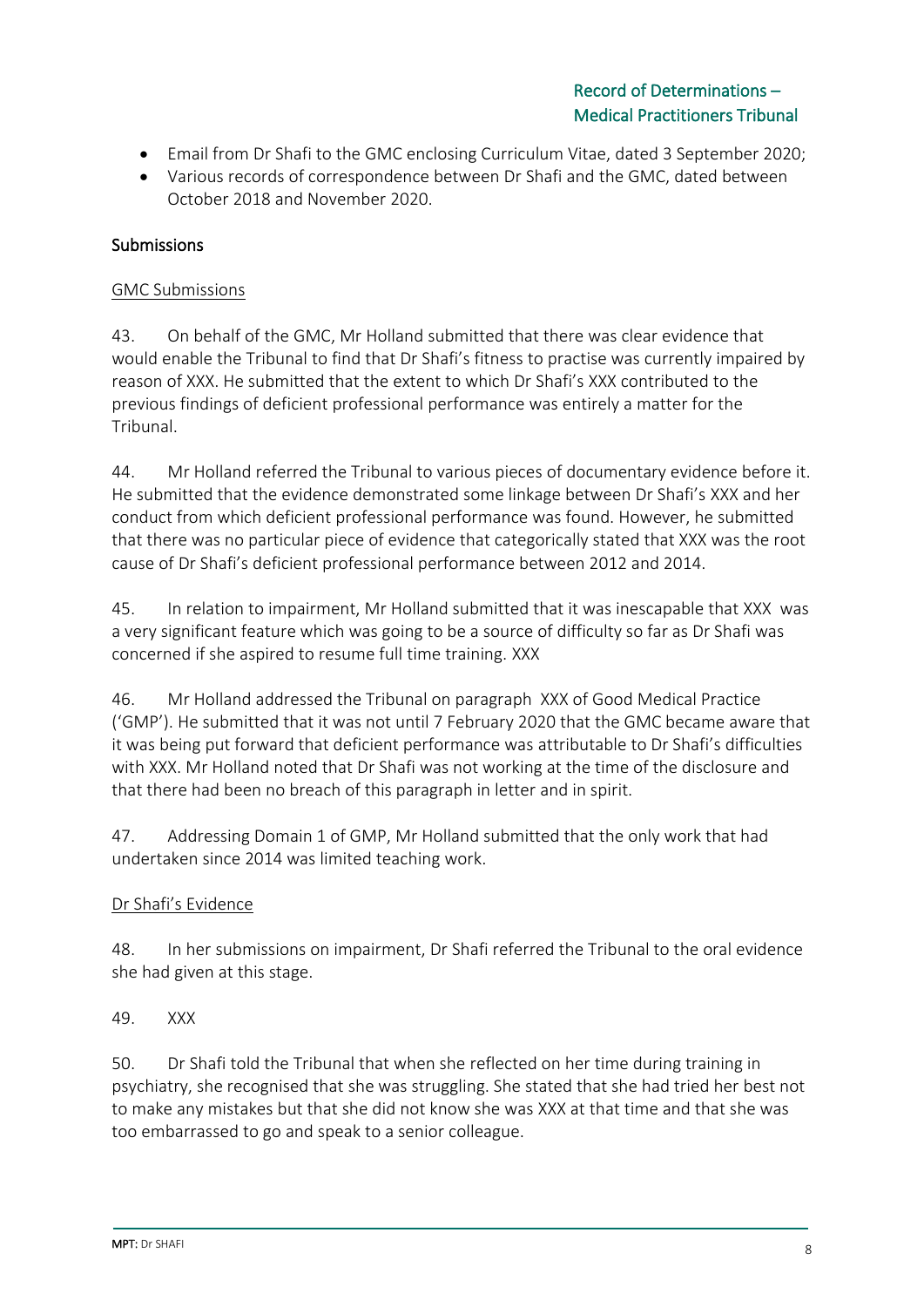51. When questioned, Dr Shafi confirmed that when she now analysed the period from 2012 to 2014, she '*definitely'* attributed all or most of her difficulties to XXX.

52. XXX

53. Dr Shafi stated that she wanted to focus in the direction of becoming a teaching fellow. She informed the Tribunal that she was now volunteering at Aston Medical School and that she uses a trolley as an aid. She stated that everyone knew XXX. Dr Shafi said that she only worked mornings and that she was really enjoying what she was doing.

54. Dr Shafi informed the Tribunal that she agreed with Mr Holland in relation to his submissions on GMP. Addressing paragraph XXX of GMP, Dr Shafi submitted that although she XXX. She submitted that she had been keeping herself, the GMC, and any future employer informed of her XXX.

# The Relevant Legal Principles

55. The Tribunal reminded itself that at this stage of proceedings, there is no burden or standard of proof and the decision of impairment is a matter for the Tribunal's judgement alone.

56. In approaching the decision, the Tribunal bore in mind the overarching objective. The Tribunal was mindful of the two-stage process to be adopted: first whether the facts as found proved amounted XXX, and then whether the finding of that XXX and the previous finding of deficient professional performance could lead to a finding of current impairment.

57. The Tribunal considered paragraph XXX of GMP:

# 'XXX'

58. The Tribunal must determine whether Dr Shafi's fitness to practise is impaired today, taking into account Dr Shafi's performance at the time of the events and any relevant factors since then such as whether the matters are remediable, have been remedied and any likelihood of repetition.

59. Whilst there is no statutory definition of impairment, the Tribunal was assisted by the guidance provided by Dame Janet Smith in the Fifth Shipman Report, as adopted by the High Court in CHRE v NMC and Paula Grant [2011] EWHC 297 Admin. The Tribunal noted that any of the following features are likely to be present when a doctor's fitness to practise is found to be impaired:

a. 'Has in the past acted and/or is liable in the future to act so as to put a patient or patients at unwarranted risk of harm; and/or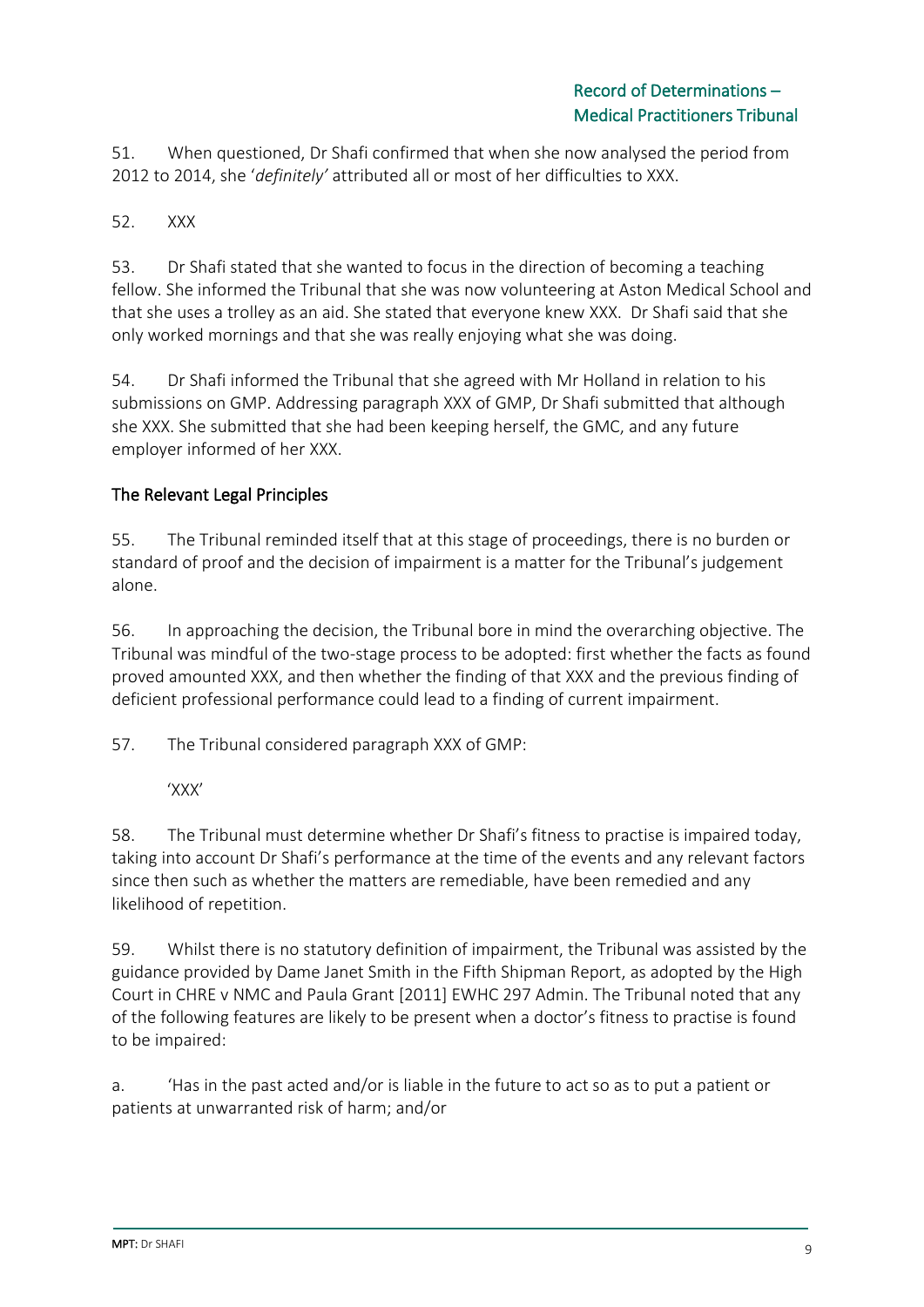b. Has in the past and/or is liable in the future to bring the medical profession into disrepute; and/or

c. Has in the past breached and/or is liable to breach in the future one of the fundamental tenets of the medical profession; and/or

d. Has in the past and/or is liable in the future to demonstrate that his integrity cannot be relied upon.'

60. XXX

### The Tribunal's Determination on Impairment

XXX

Impairment

62. The Tribunal having found that the facts found proved amounted to XXX, went on to consider whether Dr Shafi's fitness to practise was currently impaired by reason of that XXX, and/or her deficient professional performance. In doing so, the Tribunal analysed the relationship between the previous findings of deficient professional performance and the XXX.

63. The Tribunal referred itself to the letters of XXX. It noted the dates within the letter dated 14 October 2019:

*'XXX'*

64. The Tribunal considered this in the context of Dr Shafi's email to the GMC in May 2015 which, in relation to her performance in 2014, stated:

*'After much consideration, I agree to have failed to keep up with my required assessments, made clinical mistakes on two occasions, and been unable to prove my competences at CT1 level of training In psychiatry'.*

65. Although the Tribunal acknowledged that Dr Shafi did not attribute this to XXX at that time, it was mindful that Dr Shafi was unrepresented and was then unaware of XXX.

66. The Tribunal considered paragraph XXX of GMP and the submissions made by Mr Holland and Dr Shafi and concluded the contents of paragraph XXX had not been breached either in the letter or the spirit.

67. The Tribunal reminded itself of Dr Shafi's own evidence that XXX.